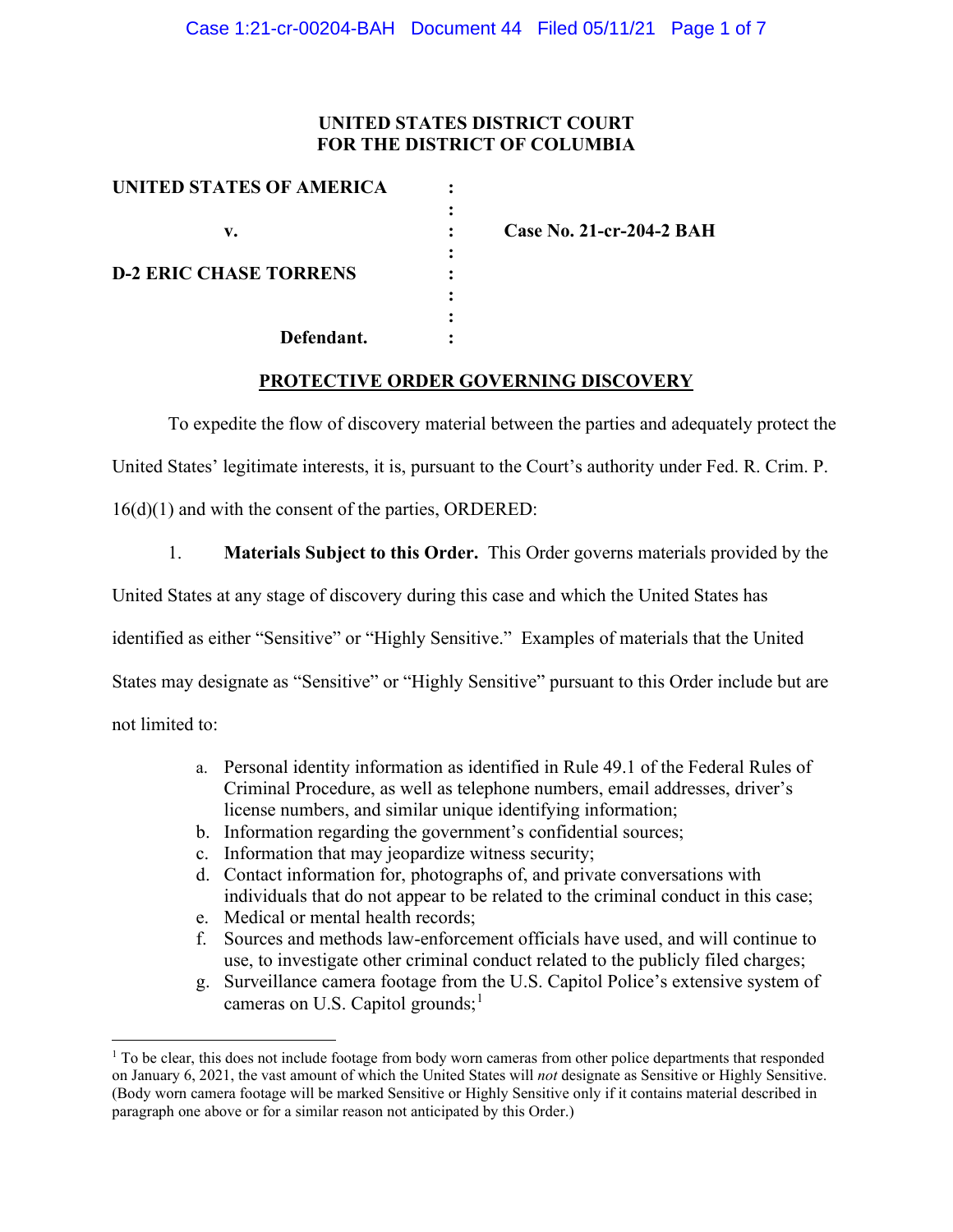- h. Repair estimates from the Architect of the Capitol;
- i. Materials designated as "security information" pursuant 2 U.S.C. §1979; and
- j. Tax returns or tax information.

This Order will not be used to designate materials as Sensitive or Highly Sensitive unless such designation is necessary for one of the reasons stated in this paragraph or for a similar reason not anticipated by this Order. The government agrees to make every effort to provide discovery in a manner that will allow for most discovery to be produced without such designations.

2. **Defendant.** Any reference to "Defendant" herein refers individually to each

defendant identified in the caption above.

3. **Legal Defense Team.** The "legal defense team" includes defense counsel

(defined as counsel of record in this case, including any post-conviction or appellate counsel)

and any attorneys, investigators, paralegals, support staff, and expert witnesses who are advising

or assisting defense counsel in connection with this case.

## 4. **Rules for the Handling of Sensitive and Highly Sensitive Materials.**

- a. **Limitations on Use.** Defendant and the legal defense team may use Sensitive and Highly Sensitive discovery materials solely in connection with the defense of this case and any other case connected to the events at the United States Capitol on January 6, 2021, including any post-conviction or appellate litigation, and for no other purpose, and in connection with no other proceeding, without further order of this Court.
- b. **Limitations on Dissemination.** No Sensitive or Highly Sensitive materials, or the information contained therein, may be disclosed to any persons other than Defendant, the legal defense team, or the person to whom the Sensitive or Highly Sensitive information solely and directly pertains or his/her counsel, without agreement of the United States or prior authorization from the Court.
- c. **Limitations on Reproduction.** Defendant, the legal defense team, and authorized persons shall not copy or reproduce the Sensitive or Highly Sensitive materials except in order to provide copies of the materials for use in connection with this case by Defendant, the legal defense team, the person to whom the Sensitive or Highly Sensitive information solely and directly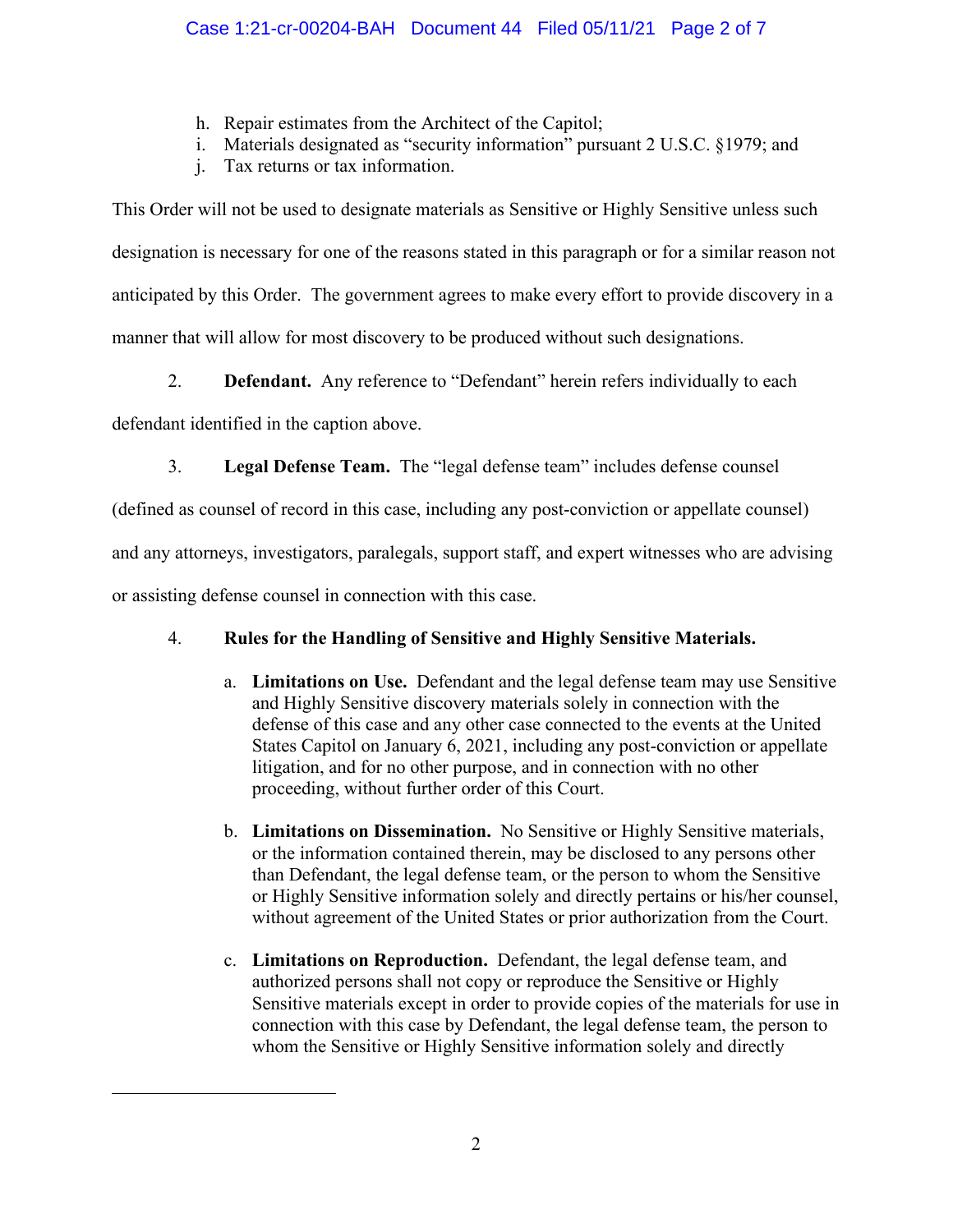pertains or his/her counsel, and other persons to whom the Court may authorize disclosure (collectively, "authorized persons").

If defense counsel provides Defendant access to Sensitive or Highly Sensitive materials, defense counsel must advise Defendant that Defendant may not record any personal identity information as identified in Rule 49.1 of the Federal Rules of Criminal Procedure or any telephone numbers, email addresses, driver's license numbers, and similar unique identifying information. By signing the attached affirmation, Defendant agrees not to do so.

Copies and reproductions, and any notes or records made in relation to the contents of the Sensitive and Highly Sensitive materials, are to be treated in the same manner as the original materials.

- d. **Court Filings.** Absent prior agreement by the parties or permission from the Court, no party shall disclose materials designated as Sensitive or Highly Sensitive in any public filing with the Court. Such materials shall be submitted under seal in accordance with Local Criminal Rule 49(f)(6). The Clerk of Court shall accept for filing under seal any filings made in compliance with that Rule and so marked by the parties pursuant to this Order.
- e. **Court Hearings.** The restrictions in this Order shall not limit either party in the use of the materials in judicial proceedings in this case. The procedures for use of designated Sensitive and Highly Sensitive materials during any hearing or the trial of this matter shall be determined by the parties and the Court in advance of the hearing or trial. No party shall disclose materials designated Sensitive or Highly Sensitive in open court without agreement by the parties that such materials may be disclosed in open court or prior authorization by the Court.

## 5. **Additional Rules for Handling of Sensitive Materials.** The following

additional terms apply to Sensitive materials:

a. **Storage.** Sensitive materials must be maintained in the custody and control of Defendant, the legal defense team, and authorized persons. This restriction shall not apply to the person to whom the Sensitive information solely and directly pertains or his/her attorney.

## 6. **Additional Rules for Handling of Highly Sensitive Materials.** The following

additional rules apply to Highly Sensitive materials:

a. **Additional Limitations on Dissemination.** Defense counsel may not provide a copy of Highly Sensitive materials to Defendant or permit Defendant to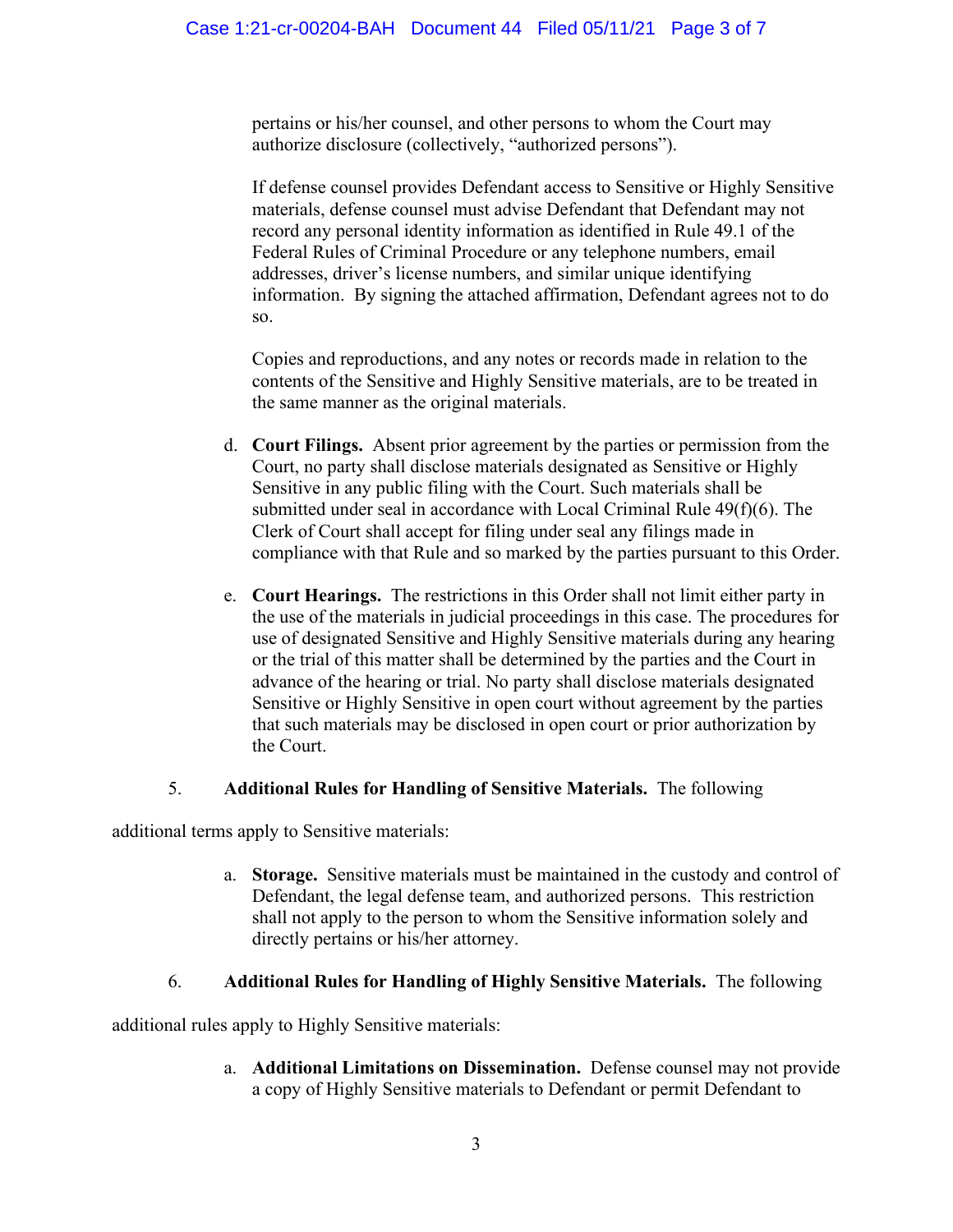view such materials unsupervised by defense counsel or an attorney, investigator, paralegal, or support staff person employed by defense counsel. The parties agree that defense counsel or an attorney, investigator, paralegal, or support staff person employed by defense counsel, may supervise Defendant by allowing access to Highly Sensitive materials through a cloudbased delivery system that permits Defendant to view the materials but does not permit Defendant the ability to download; provided that, prior to doing so, defense counsel first provides notice to the United States and allow the United States to file an objection with the Court if no agreement is reached.

- b. **Additional Limitations on Reproduction.** Counsel agrees that prior to showing materials to Defendant designated as Highly Sensitive, counsel or an attorney, investigator, paralegal, or support staff person employed by defense counsel will read Defendant the relevant parts of this Order, and remind Defendant of the consequences of violating the Order. If Defendant takes notes regarding Highly Sensitive materials, counsel or an attorney, investigator, paralegal, or support staff person employed by defense counsel must take reasonable steps to determine whether Defendant has copied any personal identity information as identified in Rule 49.1 of the Federal Rules of Criminal Procedure or any telephone numbers, email addresses, driver's license numbers, and similar unique identifying information.
- c. **Storage.** Highly Sensitive materials must be maintained in the custody and control of the legal defense team and authorized persons. This restriction shall not apply to the person to whom the Highly Sensitive information solely and directly pertains or his/her attorney.

## 7. **Viewing by Incarcerated Defendants.** If Defendant is in the custody of the

United States Marshals Service, defense counsel is authorized to provide a copy of discovery materials to the appropriate point of contact so that the defendant can view the discovery materials, subject to the terms of this Order.

8. **Disputes.** The parties shall make a good faith effort to resolve any dispute about a sensitivity designation before requesting the Court's intervention. The United States may agree to remove or reduce a sensitivity designation without further order of this Court. Whenever the redaction of specified information will resolve the basis for which a sensitivity designation was applied, the United States will agree to redaction, and such redaction will render the materials no longer subject to this Order. Any agreement to reduce or remove a sensitivity designation or to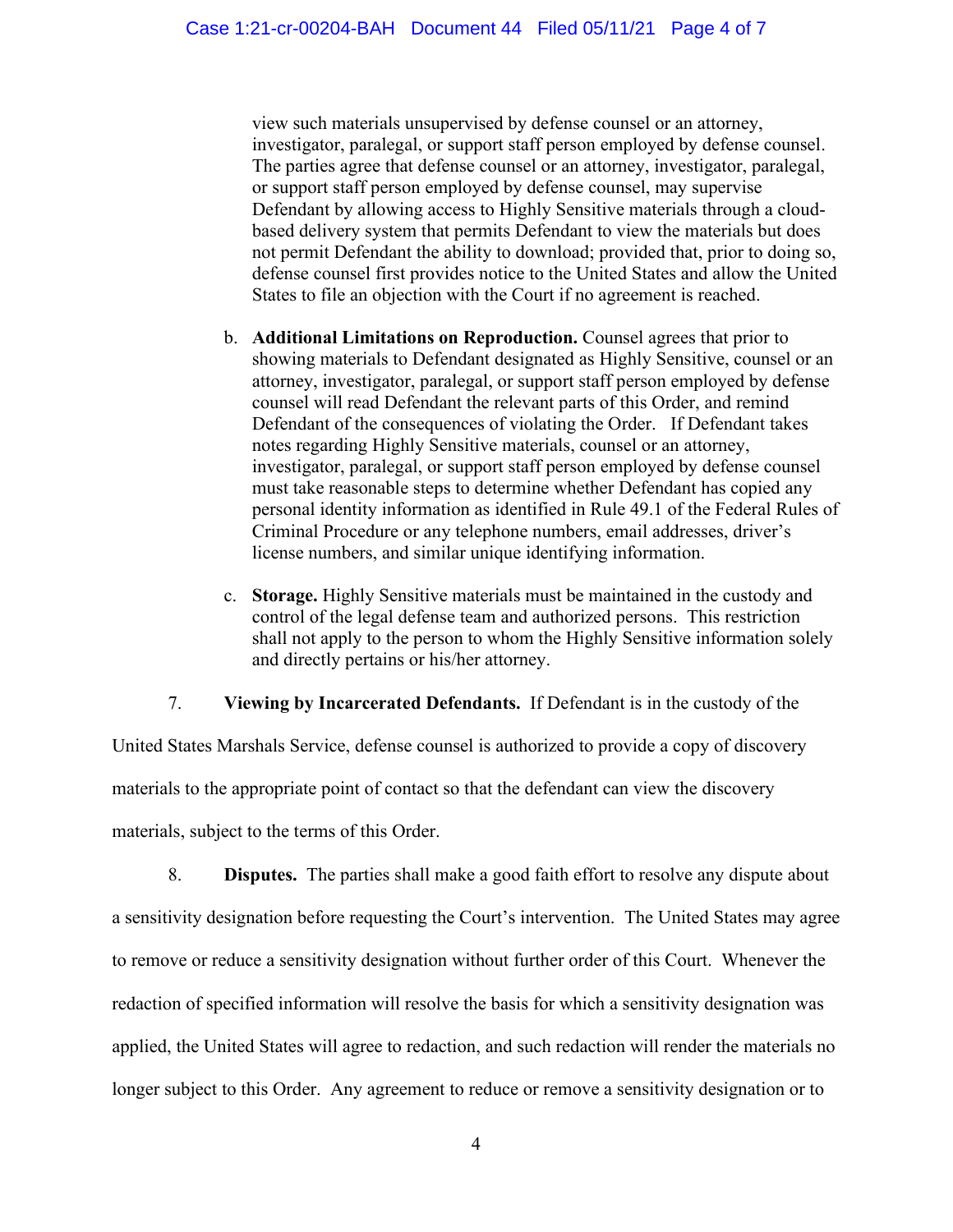#### Case 1:21-cr-00204-BAH Document 44 Filed 05/11/21 Page 5 of 7

redact specific information shall be memorialized in writing.

9. **Modification Permitted.** Nothing in this Order shall prevent any party from seeking modification of this Order nor prevent the defense from contesting a sensitivity designation. The parties agree that the burden of demonstrating the need for a protective order remains with the government at all times.

10. **Failure not Waiver.** The failure by the United States to designate any materials

as Sensitive or Highly Sensitive upon disclosure shall not constitute a waiver of the United States' ability to later designate the materials as Sensitive or Highly Sensitive but the

government must separately identify and memorialize the changed status of those materials in

writing.

11. **Automatic Exclusions from this Order.** This Order does not apply to materials

that:

- a. Are, or later become, part of the public court record, including materials that have been received in evidence in this or other public trials or hearings;
- b. Were derived directly from Defendant or that pertain solely to Defendant. Examples of such materials include Defendant's own financial records, telephone records, digital device downloads, social media records, electronic communications, arrest records, and statements to law enforcement; <sup>2</sup> and
- c. Materials that the defense obtains by means other than discovery.

#### 12. **Government's Discovery Obligations.** Nothing in this Order modifies the

United States' obligations at any stage of discovery in this case pursuant to Federal Rules of Criminal Procedure 16 and 26.2, Local Criminal Rule 5.1, 18 U.S.C. § 3500 (the Jencks Act), and the government's general obligation to produce exculpatory and impeachment information in

 $2$  Discoverable materials that were derived directly from Defendant or that pertain solely to Defendant are exempt from this Order regardless of whether the United States has designated any such materials as "Sensitive" or "Highly Sensitive" because the same materials are being provided or made available to co-defendants or other persons charged in connection with the events at the United States Capitol on January 6, 2021.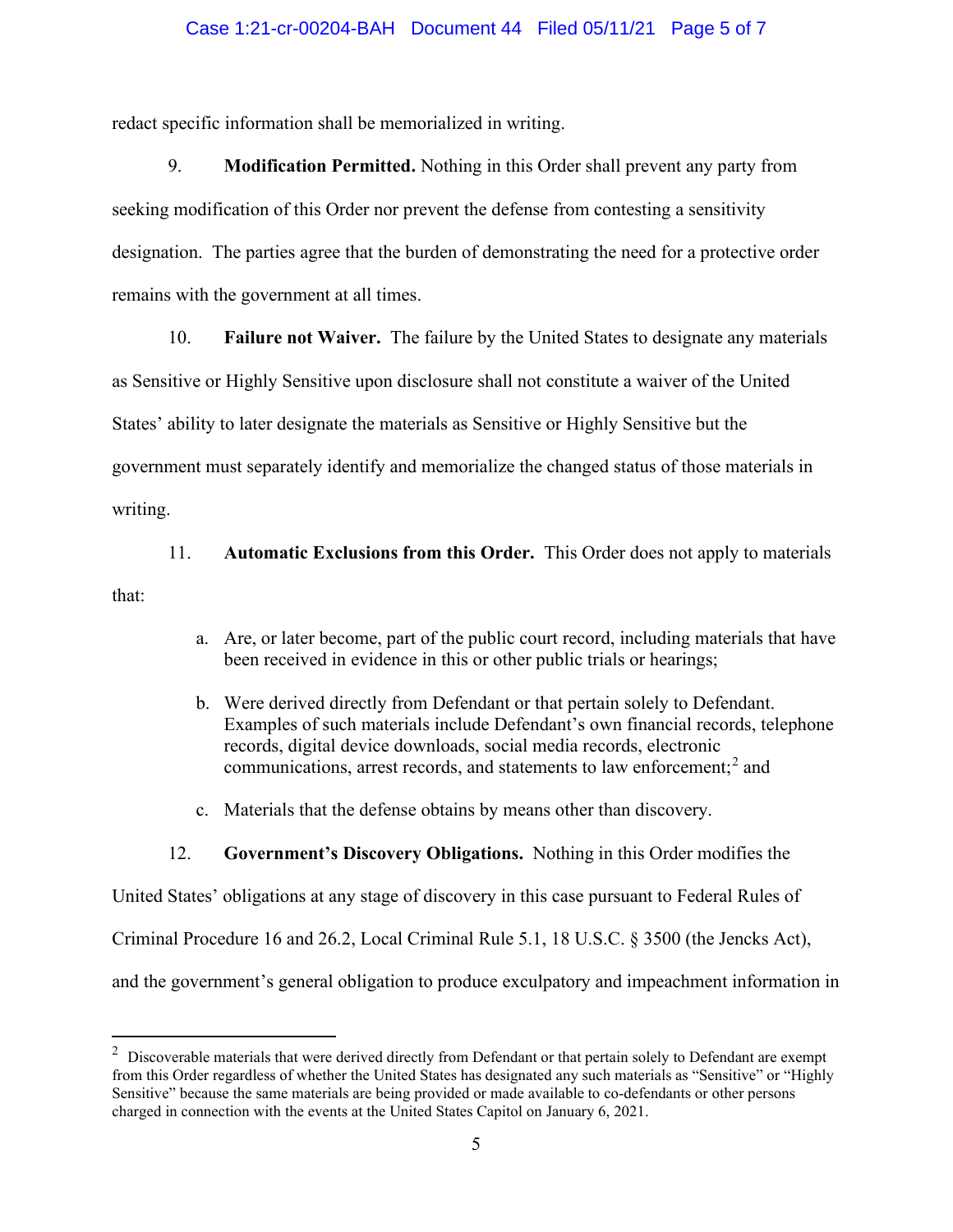#### Case 1:21-cr-00204-BAH Document 44 Filed 05/11/21 Page 6 of 7

criminal cases.

13. **Defense Counsel's Obligations.** Defense counsel must provide a copy of this Order to, and review the terms of this Order with, members of the legal defense team, Defendant, and any other person, before providing them access to Sensitive or Highly Sensitive materials. Defense counsel must obtain a fully executed copy of Attachment A before providing Defendant access to Sensitive or Highly Sensitive materials, and must file a copy with the Court within one week of execution.

14. **No Ruling on Discoverability or Admissibility**. This Order does not constitute a ruling on the question of whether any particular material is properly discoverable or admissible and does not constitute any ruling on any potential objection to the discoverability or admissibility of any material.

15. **Duration.** The terms of this Order shall remain in effect after the conclusion of this case and the parties shall be bound by it unless otherwise ordered by the Court.

**SO ORDERED** this 11th day of May, 2021.

\_\_\_\_\_\_\_\_\_\_\_\_\_\_\_\_\_\_\_\_\_\_\_\_\_\_\_\_\_\_\_\_\_\_\_\_\_

HONORABLE BERYL A. HOWELL United States District Judge